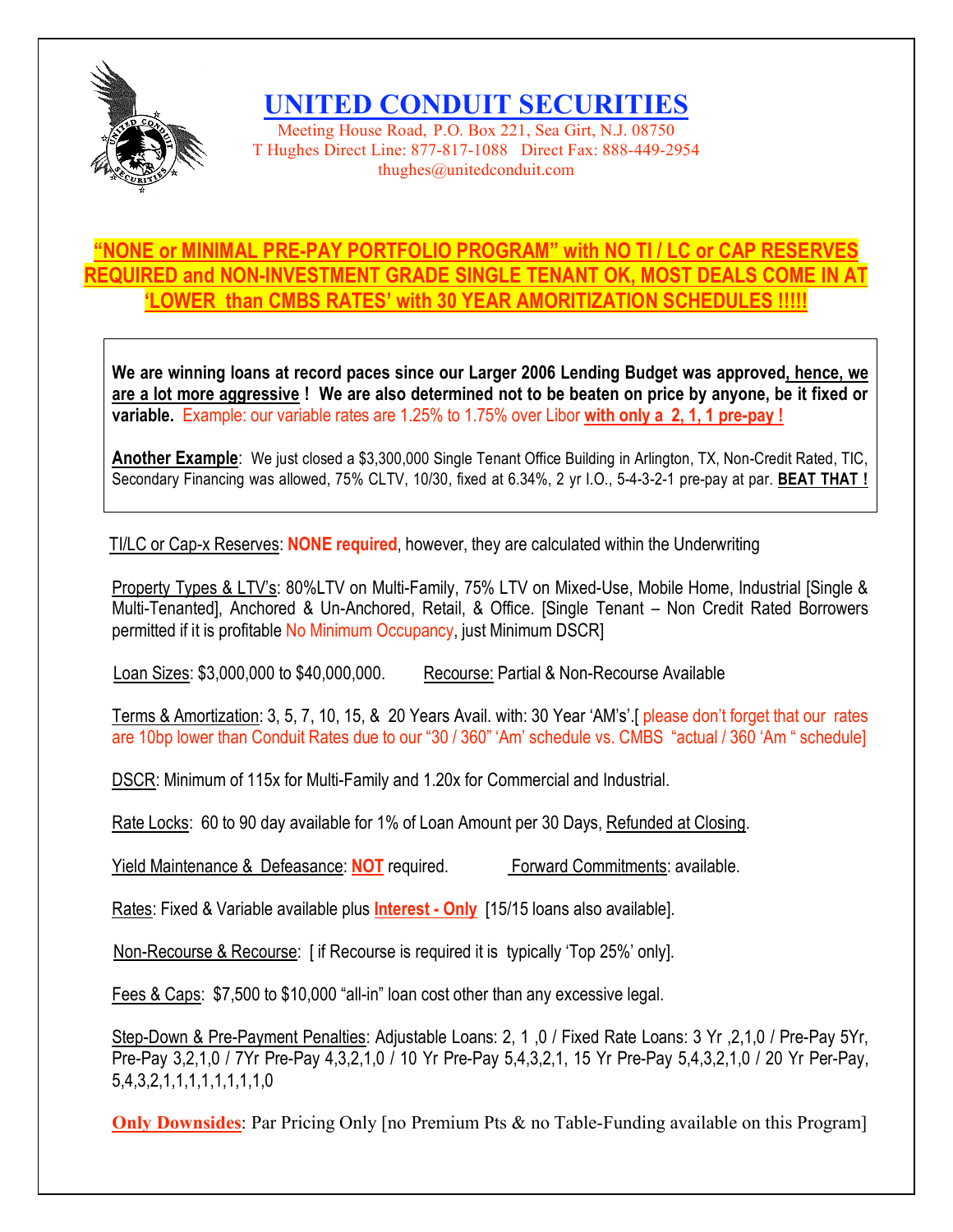## **Area's and Cities in Which this Program Lends (plus all primary and secondary locations if in California)**

|                                | 7/1/2004<br>populati<br>on<br>estimate | 4/1/2000<br><b>census</b><br>populati<br>on | 4/1/1990<br><b>census</b><br>populati<br>on | <b>Numeric</b><br>populati<br>on<br>change<br>1990-<br>2000 | <b>Percent</b><br>populati<br>on<br>change<br>1990-<br>2000 | <b>Siz</b><br>$\mathbf e$<br>ran<br>$\mathbf k$<br>199<br>$\bf{0}$ | <b>Siz</b><br>e<br>ran<br>$\mathbf k$<br>200<br>$\bf{0}$ | <b>Siz</b><br>e<br>ran<br>$\mathbf k$<br>200<br>$\overline{4}$ |
|--------------------------------|----------------------------------------|---------------------------------------------|---------------------------------------------|-------------------------------------------------------------|-------------------------------------------------------------|--------------------------------------------------------------------|----------------------------------------------------------|----------------------------------------------------------------|
| New York,<br>N.Y.              | 8,104,07<br>9                          | 8,008,27<br>8                               | 7,322,56<br>$\overline{4}$                  | 685,714                                                     | 9.4                                                         | 1                                                                  | $\mathbf{1}$                                             | $\mathbf{1}$                                                   |
| LoS<br>Angeles,<br>Calif.      | 3,845,54<br>1                          | 3,694,82<br>$\mathbf 0$                     | 3,485,39<br>8                               | 209,422                                                     | 6.0                                                         | $\overline{2}$                                                     | $\overline{2}$                                           | $\overline{2}$                                                 |
| Chicago,<br>III.               | 2,862,24<br>$\overline{4}$             | 2,896,01<br>6                               | 2,783,72<br>6                               | 112,290                                                     | 4.0                                                         | 3                                                                  | 3                                                        | 3                                                              |
| Houston,<br>Tex.               | 2,012,62<br>6                          | 1,953,63<br>1                               | 1,630,55<br>3                               | 323,078                                                     | 19.8                                                        | $\overline{4}$                                                     | $\overline{4}$                                           | $\overline{4}$                                                 |
| Philadelphi<br><u>a</u> , Pa.  | 1,470,15<br>1                          | 1,517,55<br>$\mathbf 0$                     | 1,585,57<br>$\overline{7}$                  | $-68,027$                                                   | $-4.3$                                                      | 5                                                                  | 5                                                        | 5                                                              |
| Phoenix,<br>Ariz.              | 1,418,04<br>1                          | 1,321,04<br>5                               | 983,403                                     | 337,642                                                     | 34.3                                                        | 10                                                                 | 6                                                        | 6                                                              |
| San Diego,<br>Calif.           | 1,263,75<br>6                          | 1,223,40<br>$\mathbf 0$                     | 1,110,54<br>9                               | 112,851                                                     | 10.2                                                        | 6                                                                  | $\overline{7}$                                           | $\overline{7}$                                                 |
| <u>San</u><br>Antonio,<br>Tex. | 1,236,24<br>$9\,$                      | 1,144,64<br>6                               | 935,933                                     | 208,713                                                     | 22.3                                                        | 9                                                                  | $\boldsymbol{9}$                                         | 8                                                              |
| Dallas,<br>Tex.                | 1,210,39<br>3                          | 1,188,58<br>$\mathbf 0$                     | 1,006,87<br>$\overline{7}$                  | 181,703                                                     | 18.0                                                        | 8                                                                  | 8                                                        | $\boldsymbol{9}$                                               |
| San Jose,<br>Calif.            | 904,522                                | 894,943                                     | 782,248                                     | 112,695                                                     | 14.4                                                        | 11                                                                 | 11                                                       | 10                                                             |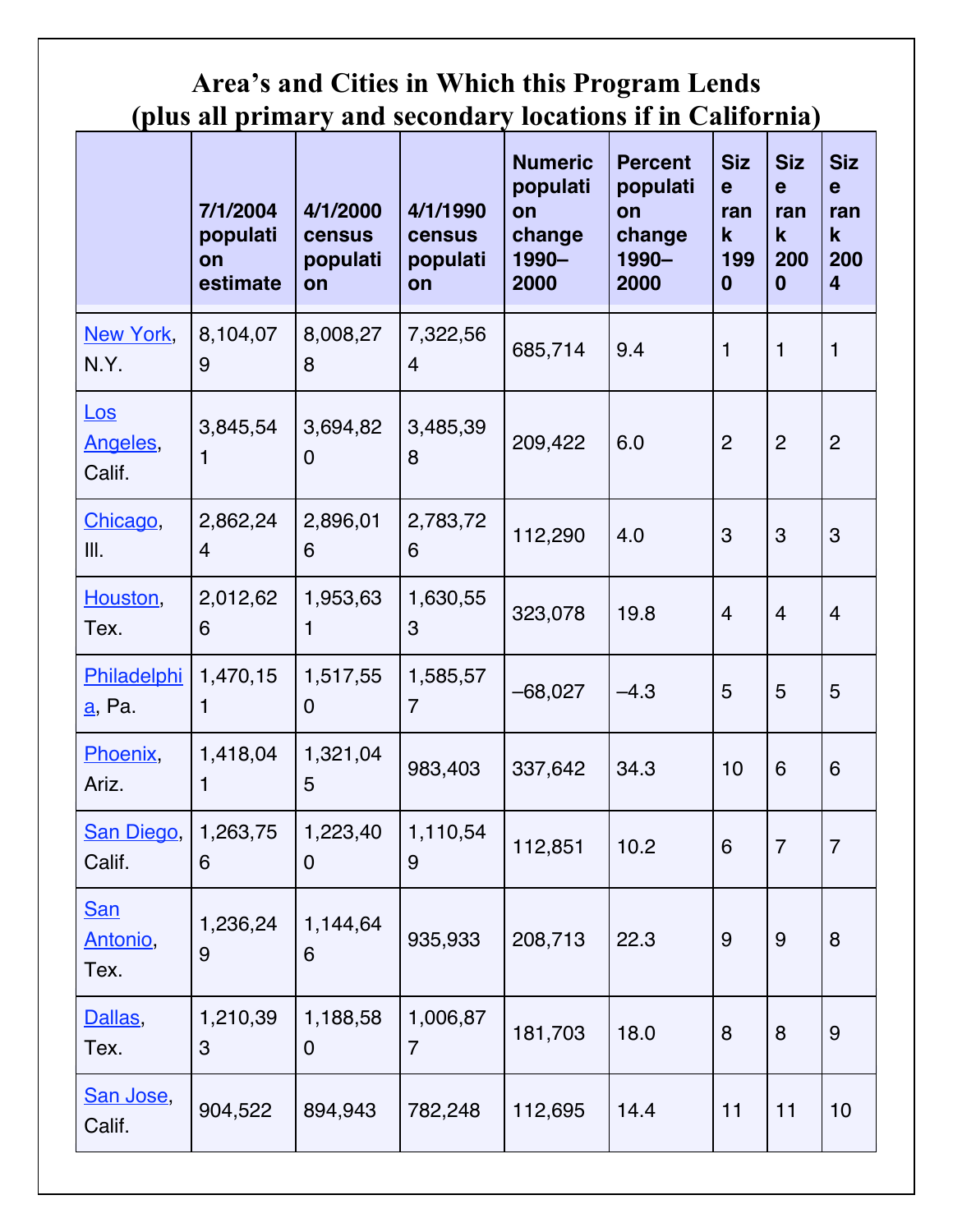| Detroit,<br>Mich.                     | 900,198 | 951,270 | 1,027,97<br>$\overline{4}$ | $-76,704$ | $-7.5$  | $\overline{7}$ | 10 | 11 |
|---------------------------------------|---------|---------|----------------------------|-----------|---------|----------------|----|----|
| <b>Indianapoli</b><br>s, Ind.         | 784,242 | 781,870 | 741,952                    | 49,974    | 6.7     | 13             | 12 | 12 |
| <b>Jacksonvill</b><br><u>e</u> , Fla. | 777,704 | 735,617 | 635,230                    | 100,387   | 15.8    | 15             | 14 | 13 |
| <b>San</b><br>Francisco,<br>Calif.    | 744,230 | 776,733 | 723,959                    | 52,774    | 7.3     | 14             | 13 | 14 |
| Columbus,<br>Ohio                     | 730,008 | 711,470 | 632,910                    | 78,560    | 12.4    | 16             | 15 | 15 |
| Austin,<br>Tex.                       | 681,804 | 656,562 | 465,622                    | 190,940   | 41.0    | 25             | 16 | 16 |
| Memphis,<br>Tenn.                     | 671,929 | 650,100 | 610,337                    | 39,763    | 6.5     | 18             | 18 | 17 |
| Baltimore,<br>Md.                     | 636,251 | 651,154 | 736,014                    | $-84,860$ | $-11.5$ | 12             | 17 | 18 |
| <b>Fort</b><br>Worth,<br>Tex.         | 603,337 | 534,694 | 447,619                    | 87,075    | 19.5    | 29             | 27 | 19 |
| Charlotte,<br>N.C.                    | 594,359 | 540,828 | 395,934                    | 144,894   | 36.6    | 33             | 26 | 20 |
| <u>El Paso,</u><br>Tex.               | 592,099 | 563,662 | 515,342                    | 48,320    | 9.4     | 22             | 23 | 21 |
| <b>Milwaukee</b><br>, Wis.            | 583,624 | 596,974 | 628,088                    | $-31,114$ | $-5.0$  | 17             | 19 | 22 |
| Seattle,<br>Wash.                     | 571,480 | 563,374 | 516,259                    | 47,115    | 9.1     | 21             | 24 | 23 |